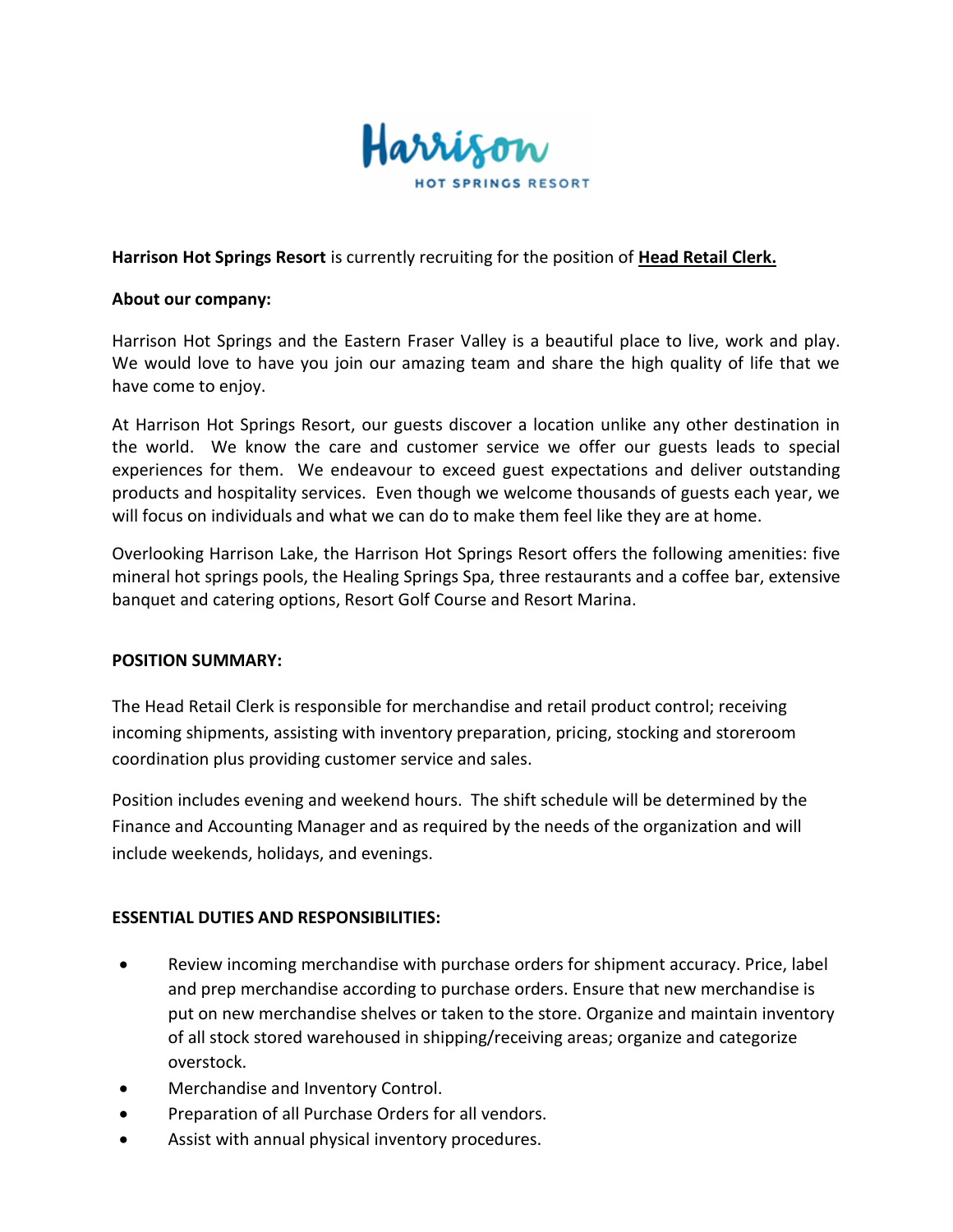- Notes inter-departmental retail inventory transfers, miscounted, damaged or missing items and notifies the Finance and Accounting Manager
- Is familiar with restocking the Retail Store, including creating visual displays of retail items.
- Under the direction of the Finance and Accounting Manager, establishes, models, and implements customer service protocols.
- Perform sales transactions, both cash and credit, assisting the customer with item selections, bagging, wrapping, and payment.
- Work on the sales floor and cash register as needed.
- Assist in keeping the back room and storage trailers neat and accessible.
- Assist with and performs office functions such as data entry, clerical support, and office coordination.
- Keep office and register wrap supplies stocked (bags, pens, postcards, etc.).
- Help maintain a neat and clean appearance of the Retail Store.
- May be called upon to open the cash register at the beginning of the day and reconcile the end-of-day cash/computer.
- Micros Cash register, credit card processing machine, phone, calculator, copier/scanner, computer, printer, handheld (two-way) radio, etc.
- This position requires working in the Retail Store, stockroom. It includes making public interaction, some noise, and various other distractions throughout the Resort.
- This position requires the ability to carry out daily physical work such as moving merchandise and lifting and carrying possibly up to 30 pounds. It also requires the ability to walk, kneel, bend, stoop, sit, crouch, and stand for extended periods.
- May be some stress resulting from daily guest interactions (internal and external), budgetary, and time constraints.
- Performs other related duties as assigned.

# **EDUCATION, EXPERIENCE AND SKILLS REQUIRED:**

- One year of cash handling and customer service experience preferred.
- One year supervisory experience preferred.
- Must be able to operate a cash register, handle simple calculations, and money transactions (i.e. cash, debit, credit) via a computer point of sale system.
- Familiarity with Mircos POS highly desirable.
- Must demonstrate excellent communication skills, an enthusiasm for selling, and an enjoyment for working with customers in a retail setting.
- Excellent suggestive selling techniques.
- Good working knowledge of computers (i.e. Word, Excel, Email) and familiarity with general office equipment.
- Must have an outgoing personality and be a quick learner to be able to assist the public with merchandise and answer questions about Harrison Hot Springs Resort.
- Must be self-motivated, have a high degree of integrity, honesty, and a strong work ethic.